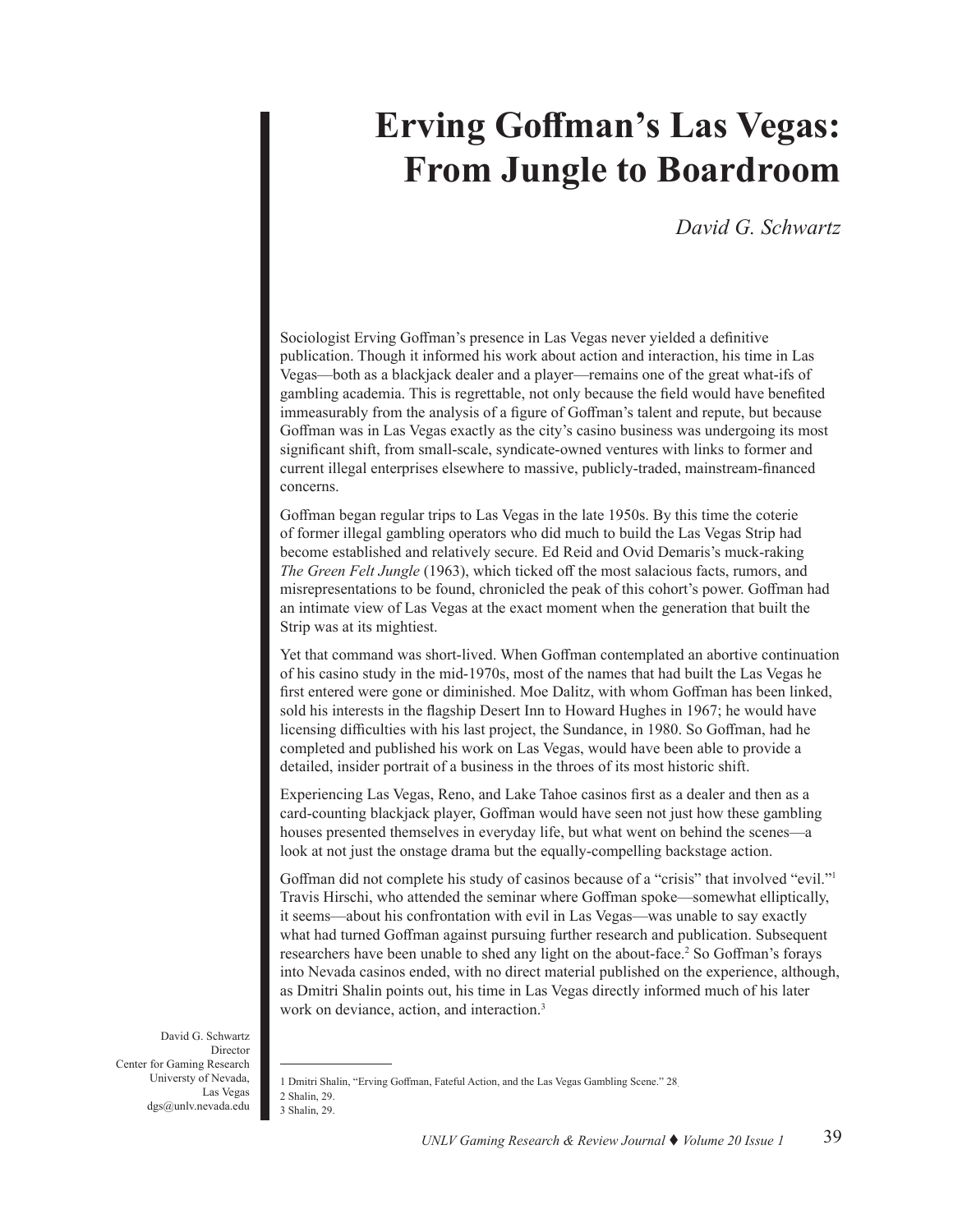#### **Paradise Diminished**

When Goffman began visiting Las Vegas regularly, the city was in its own state of crisis. Before exploring that crisis, the underlying structure of the Las Vegas casino business, as it existed circa 1958, must be explored.

Nevada initially legalized "wide-open" gambling in 1869, with few oversights at the state level—licensing and fee collection was at the county level.<sup>4</sup> This system was tolerable for the small-scale gambling operations of the time, and for the next forty years the legislature continually adjusted the parameters of regulation, raising the minimum age, adjusting license fees, changing permissible operating hours, and broadening the scope of games allowed. In 1909, however, the legislature put an end to this system, passing a law that made dealing or playing games punishable by as much as five years in prison.<sup>5</sup>

After a progressive loosening of the state's gambling prohibitions (social card games quickly returned) the Nevada legislature in February 1931 re-legalized "wide-open gambling" in what historian Eric Moody has termed "purely a business proposition."6 This begins the modern era of Nevada gaming, and the state's casinos and regulatory apparatus date from this year.

At the time, Reno, not Las Vegas, was best situated to capitalize on the new possibilities of commercial gaming. Drawing on attention garnered by the July 4, 1931 Max Baer-Paolino Uzcudun heavyweight boxing bout, Reno publicized itself as a town where virtually any game of chance could be found. Soon, a series of gambling houses on Center Street competed for customers. These clubs—they were not "casinos" in the modern sense of the word—featured faro, craps, blackjack, and roulette, bingo (usually called tango), and slot machines.<sup>7</sup> Reno gambling halls outdistanced their southern brethren in both number and volume of play.

Las Vegas, at the time, had a population of just over 5,100.<sup>8</sup> Like its northern counterpart, it had a flourishing "vice" industry; saloons (which included gaming tables) and brothels operated as a matter of course in Block 16, bounded by First, Ogden, Second, and Stewart Streets, from the town's 1905 inception. Although dwarfed by Reno and having struggled with development since its founding, city boosters were confident that just-underconstruction Hoover Dam would bring the city to prominence.<sup>9</sup> Indeed, construction workers and visitors to the massive engineering project provided the bulk of visitors to Las Vegas in those years.

Despite its boosters' dreams, Las Vegas at the time had few facilities for hosting the visitors they sought. Throughout the 1920s and 1930s, both the Union Pacific Railroad and a coalition of business interests attempted to attract a "first class hotel."10 With a better class of accommodation, they believed, the city would attract more overnight visitors, who would in turn travel more frequently and patronize existing bars and shops—boosting the economy in general but specifically helping the railroad and Fremont Street businesses.

Those dreams began to reach fruition in 1938, when miner-turned-hotelier Thomas Hull began building the El Rancho Vegas. The hotel would open three years later, after Hull overcame more than one obstacle. Las Vegas finally got its first-class hotel, with one catch: it was not, strictly speaking, in Las Vegas.<sup>11</sup>

<sup>4</sup> David G. Schwartz. *Roll the Bones: The History of Gambling. Casino Edition*. Las Vegas: Winchester Books, 2013. 198. 5 Schwartz 2013, 198-9.

<sup>6</sup> Eric N. Moody. "Nevada's Legalization of Casino Gambling in 1931: Purely a Business Proposition." *Nevada Historical Society Quarterly. Summ*er 1991. 80.

<sup>7</sup> Schwartz 2013, 202-3.

<sup>8 &</sup>quot;Timeline." *Las Vegas Sun*. http://lasvegassun.com/history/timeline/

<sup>9</sup> Schwartz 2013, 211.

<sup>10</sup> David G. Schwartz. "The Columbus of Highway 91." *Vegas Seven*. November 8, 2012. 11 Schwartz 2012.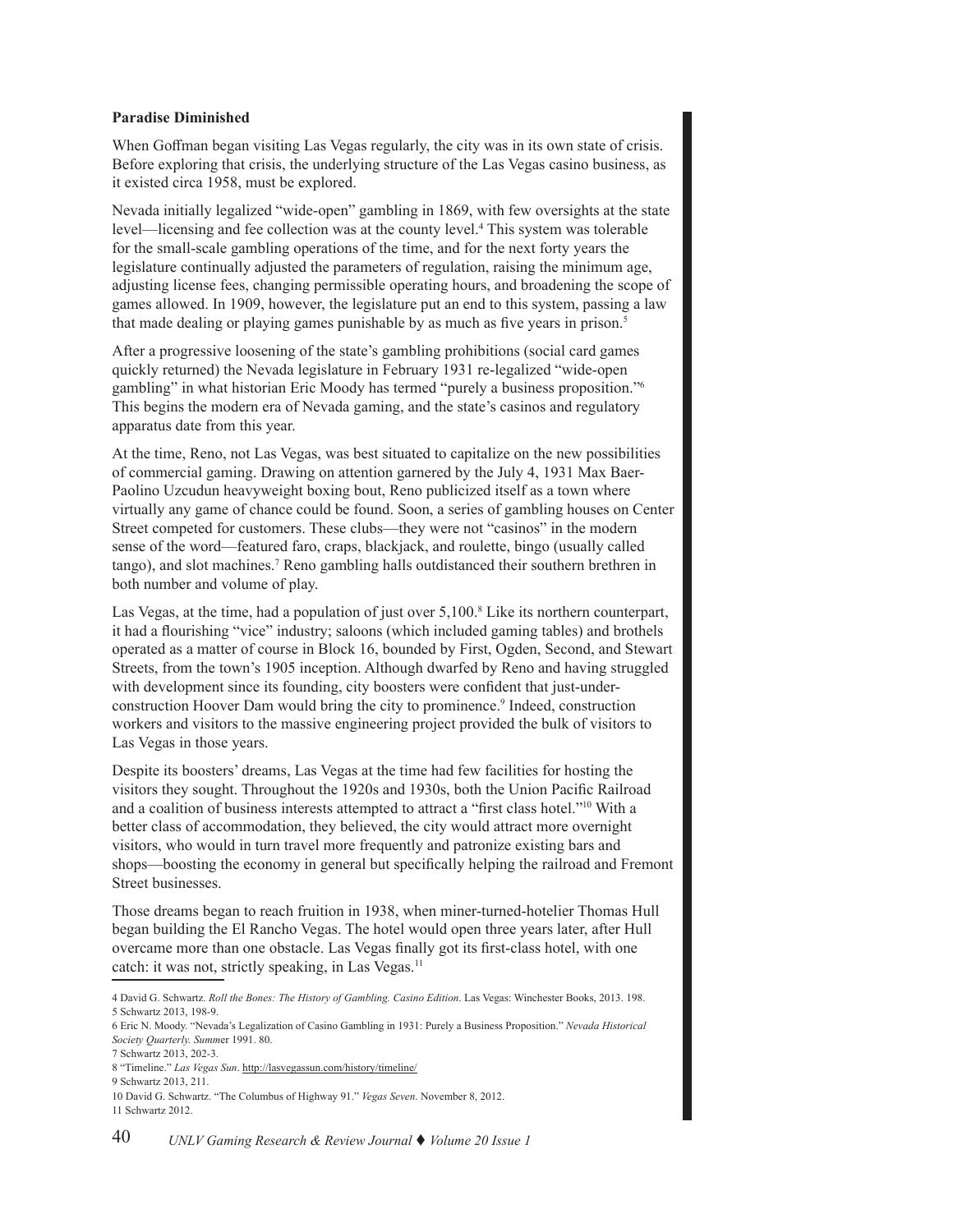Instead of building on Fremont Street, where he would have to compete with the businesses whose owners had originally lured him to Las Vegas, Hull chose to build his 63-room resort—which included a dinner theater and a gambling casino—on Highway 91, the chief road to Los Angeles, which even then was the main feeder market for Las Vegas's fledgling tourist industry.

By building on Highway 91, Hull created a self-contained, insular resort—the perfect host for a casino, whose long-term financial health relies on guests staying until they have parted with much of their gambling budget and, at the very least, not taking their winnings elsewhere. The El Rancho Vegas set the pattern for Las Vegas Strip (as the roadway, by 1952, was called) casino resort design: a central building with the casino, lounge, theater, restaurants, and shopping surrounded by low-rise hotel wings. Everything from the swimming pool—which Hull sited in front of the casino, the better to attract tired drivers—to the ample landscaping to the plentiful food (the El Rancho Vegas offered the first Las Vegas casino buffet, the \$1 Chuck Wagon) was meant to, in the words of casino employee Guy Landis, make visitors "feel both welcome and excited" about visiting.<sup>12</sup> With all of the guests' needs met on property, there was no need to visit elsewhere. Indeed, an early write-up in the *Los Angeles Times* mentioned a range of additional attractions that visitors to the El Rancho Vegas could sample, including skiing at Mount Charleston and "sight-seeing in the rip-roarin' town of Las Vegas close by."13 Las Vegas itself was almost incidental to the long-awaited first-class Las Vegas.

Casino resorts built along these lines followed the El Rancho Vegas: the Hotel Last Frontier in 1942, the Flamingo in 1946, the Thunderbird in 1948, and the Desert Inn in 1950. Like the El Rancho Vegas, they were self-contained, with the emphasis on both general vacation amenities and gambling. In 1952, the Sands and Sahara joined them.14

The Flamingo was not the first casino on the Strip, but it helped to set the model for casino financing and management for the next generation; this model was codified with the Desert Inn in 1950. The DI was a partnership between Wilbur Clark, who had conceived and started construction on the resort, and a group of investors led by Moe Dalitz, who financed its completion and operated it. Dalitz, born in 1899, was a member of the cohort of organized crime affiliates who came of age during Prohibition; he was himself a bootlegger of no small repute. As leader of the Cleveland's Mayfield Road Gang, Dalitz was at the nexus of a web of several illegal enterprises, including casinos. <sup>15</sup>

Dalitz's activities fit with his generation of organized lawbreakers. According to historian Mark Haller:

> Leading bootleggers tended to be young, born between 1892 and 1900, and thus 20 to 28 years old when prohibition began. They had generally grown up in America's urban slums. Prohibition arrived just as the first generation of Jews and Italian young people raised in America were reaching maturity. Data on leading bootleggers in major cities indicate that some 50 percent were of Jewish background, 25 percent of Italian background, and the rest were primarily Irish and Polish.16

<sup>12</sup> George Stamos Jr. "El Rancho Vegas." *Las Vegas Sun Magazine*, April 1, 1979. 13 Schwartz 2012.

<sup>14 &</sup>quot;Timeline." *Las Vegas Sun*. http://lasvegassun.com/history/timeline/

<sup>15 &</sup>quot;Morris Barney Dalitz." Nevada Online Encyclopedia. http://onlinenevada.org/articles/morris-barney-dalitz

<sup>16</sup> Mark Haller. "The Chaning Structure of American Gambling." In Matthew G. Yeager, ed. Illegal Enterprise: The Work of Historian Mark Haller. Lanham: University Press of America, 2013. 139.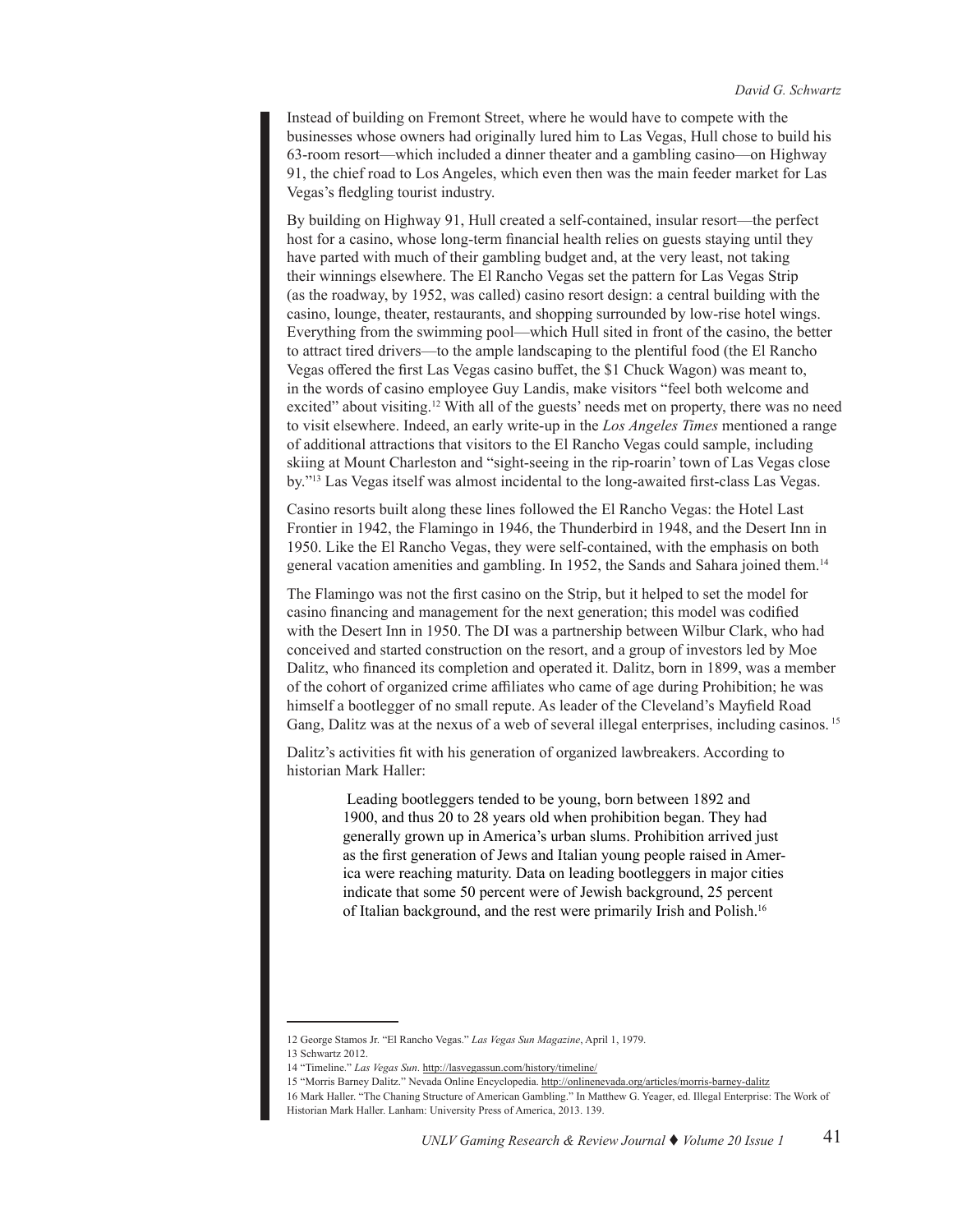This group's ambition—and ruthlessness—would redefine American organized crime. In "The Changing Structure of American Gambling, Haller relates that, "when Prohibition ended in 1933, many bootleggers were still young men…yet with wealth and nationwide contacts that had grown out of their bootlegging enterprises…by the 1950s they were in their fifties and at the height of their careers."17

It was at exactly this moment that Clark approach Dalitz and his associates (primarily erstwhile members of the Mayfield Road Gang) with his plea for funding. Now wealthy, powerful, and middle-aged, Dalitz and his compatriots were likely seeking stability and respectability—two things that, if they wished to continue to earn a livelihood from gambling, they could only achieve in Nevada.

Dalitz and those of his associates who appeared on paper as investors in and owners of the Desert Inn were relatively clean; some of them had convictions for gambling offenses, but in Nevada at that time, that was not a disqualification for a gaming license.<sup>18</sup> While the state, if it did not always welcome, tolerated the presence of those convicted of illegal gambling, it drew the line when it came to those who had been found guilty of, or were even suspected of, complicity in broader criminality. Still, these figures had two things that casinos needed: capital, and a willingness to invest it in chancy gambling businesses.

Thus, a Meyer Lansky or Frank Costello would not have been found anywhere near the licensing paperwork of a Desert Inn, Flamingo, or Thunderbird. They were able to maintain hidden interests in Las Vegas casinos, however, by sponsoring front investors. In return for their capital and influence in marketing the casino via junkets, these men received a portion of casino win funneled away from legitimate channels: the skim.19

This system made almost everyone happy. The state got economic development, locals got jobs, casino operators got secure jobs and a growing place in a growing community, and the secret funders got another source of relatively easy income. And it worked brilliantly. The casinos built in the decade after the El Rancho Vegas's opening were profitable for all involved.

The very prosperity of these early casinos would nearly doom the town. By January of 1955, five new resorts on the Strip, one Downtown, and one on the Westside were under construction. This more-than-doubling of the town's resort industry in a single summer should have raised red flags, but each project pressed to open. And five of them did: the reborn New Frontier on April 4, the Royal Nevada on April 19, the Riviera on April 20, the Dunes on May 23, and the Moulin Rouge on May 24.<sup>20</sup>

There were not enough visitors to fill the spaces at all of these new properties, and not enough gambling dollars to keep them solvent. The Dunes, New Frontier, and Royal Nevada each received new ownership or managers before the summer was out, and the Moulin Rouge closed.21 Conditions became heated enough at a May meeting of shareholders of the New Frontier—whose original owners had already surrendered fourfifths of their stake—that two principals exchanged punches before being separated by an accountant.<sup>22</sup>

<sup>17</sup> Haller, 139.

<sup>18</sup> David G. Schwartz. "Just a Passing Glance: The Kefauver Committee in Las Vegas." *Gaming Law Review and Economics/* V. 19, N 7, 2015. 514.

<sup>19</sup> David G. Schwartz. Suburban Xanadu: The Casino Resort on the Las Vegas String and Beyond. New York: Routledge, 2003. 103-4.

<sup>20</sup> David G. Schwartz. "The Long, Hot Summer of '55." *Vegas Seven.* August 6, 2015.

<sup>21</sup> Schwartz 2015.

<sup>22 &</sup>quot;Las Vegas Hotel Pair Admit Trading Blows." *Los Angeles Times*. May 22, 1955. 14.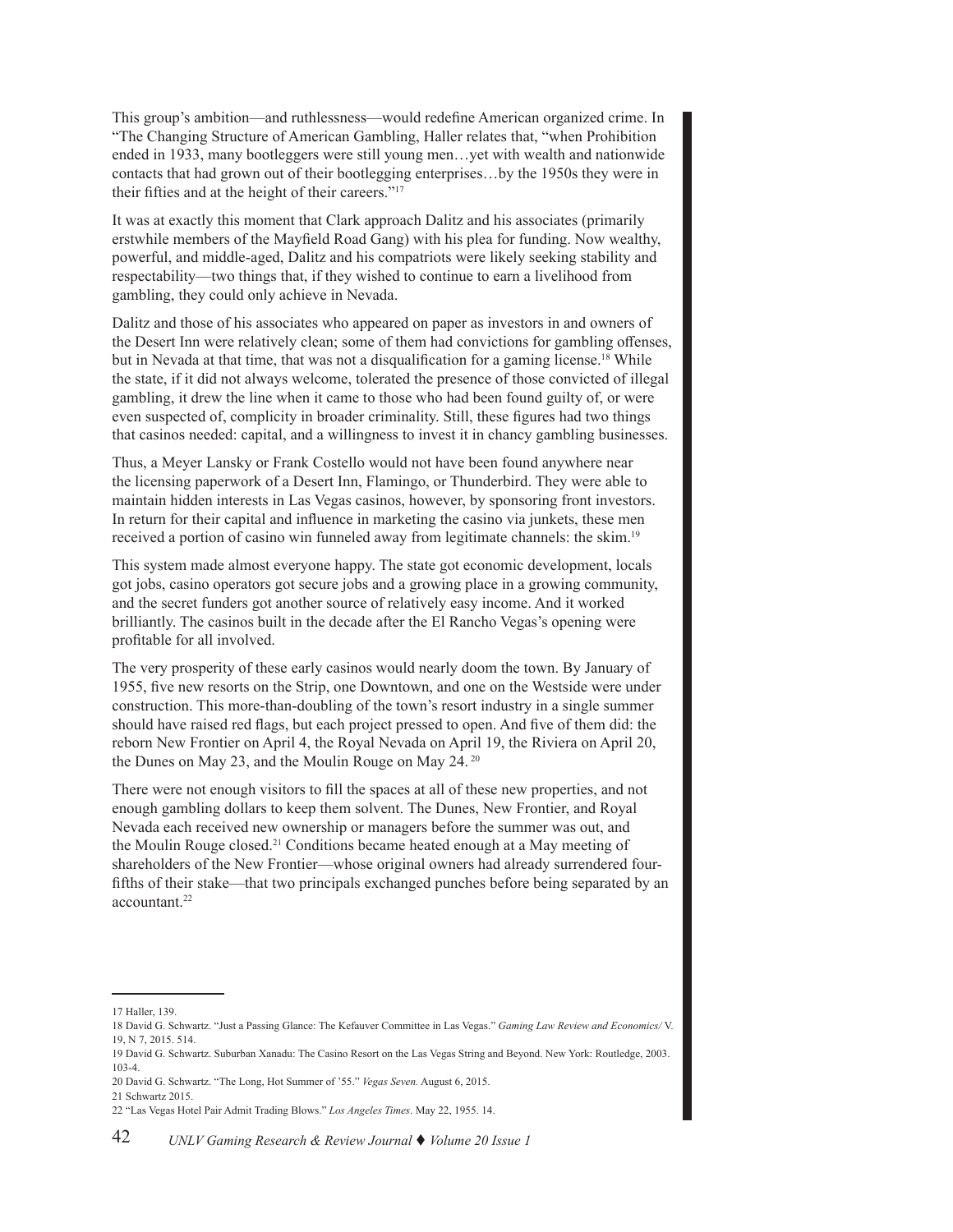Those troubles continued through the end of the year, at the Dunes and elsewhere. "The last few months," reported the *Los Angeles Times*, "have been rough ones for some of the newer hotels on this gaming town's fabled strip. There have been managerial reorganizations and transfusions of new money."<sup>23</sup>

At any time, financial difficulties at major hotels would have been a black eye for the young resort industry of Las Vegas. But coming just as the city was stepping onto a national stage triggered doubts: maybe the city wasn't ready for the big time. Magazine Las Vegas columnist Carmen Tempereau wondered in late August whether the city had reached "the ultimate" in the growth of its tourist industry.<sup>24</sup> Perhaps fifteen resorts were too many. The atomic boomtown might be on the verge of bust.

Worse yet, the national media was picking up on the Strip's troubles. Life magazine ran a June 20, 1955 cover story that featured dancers from the just-opened Moulin Rouge, with the worrying question "Las Vegas—Is Boom Overextended?" as its title. Needless to say, this kind of coverage did not engender much confidence—or increased investment—from outside the state.

Strip moguls responded to the disappointments of 1955 by seeking to broaden the base of visitors to Las Vegas. Casual weekenders from Los Angeles and serious gambling habitués had kept the coffers filled for the past decade and a half; a wider appeal, however, was needed for the city's tourist industry to grow.

Business travel—focused around conventions—was a natural avenue for expansion. Some in Las Vegas had been pushing for a convention center since 1949; now, their arguments were suddenly more persuasive. The Chamber of Commerce, which had supported the concept of a convention center for years, became even more forceful in its advocacy.25

Clark County Commissioner George Albright had been pushing for a convention center even before the summer of 1955; now, with considerably more wind in his sails, he received the state legislature's approval to form a board that would manage the center and, more importantly, figure out how to pay for the new facility. It is of some interest that those most interested in building a convention center—Albright and the Chamber of Commerce—considered Spokane, Washington, which had just built a new convention center, their model.<sup>26</sup> There was no delusion that Las Vegas would rival major metropolises in appealing to the business market; instead, supporters hoped to give the resort industry a little more lift in the midweek.

The problem was financing: voters did not want divert funds from schools or roads to a convention facility. Motel owners did not want to contribute, since convention guests would mostly stay at the larger hotels on the Strip. Hotel owners, for their part, were willing to shoulder much of the expense, but refused to pay it all. Albright was able to finesse a deal that didn't displease any group too much. The convention center would be built with publicly-backed bonds. Those bonds would be paid off with an additional 5 percent tax on gross hotel room revenues and a three percent tax on motel rooms revenues. Voters, satisfied that visitors, not residents, would ultimately pay for the convention center, approved the bond issue in March 1956. Construction began the following year.<sup>27</sup>

<sup>23 &</sup>quot;Plush Las Vegas Hotel Seeks Way to Stay Open. *Los Angeles Times*. December 21, 1955. 16.

<sup>24</sup> Schwartz 2015.

<sup>25</sup> Schwartz 2015.

<sup>26</sup> Schwartz, 2015.

<sup>27</sup> Schwartz, 2015.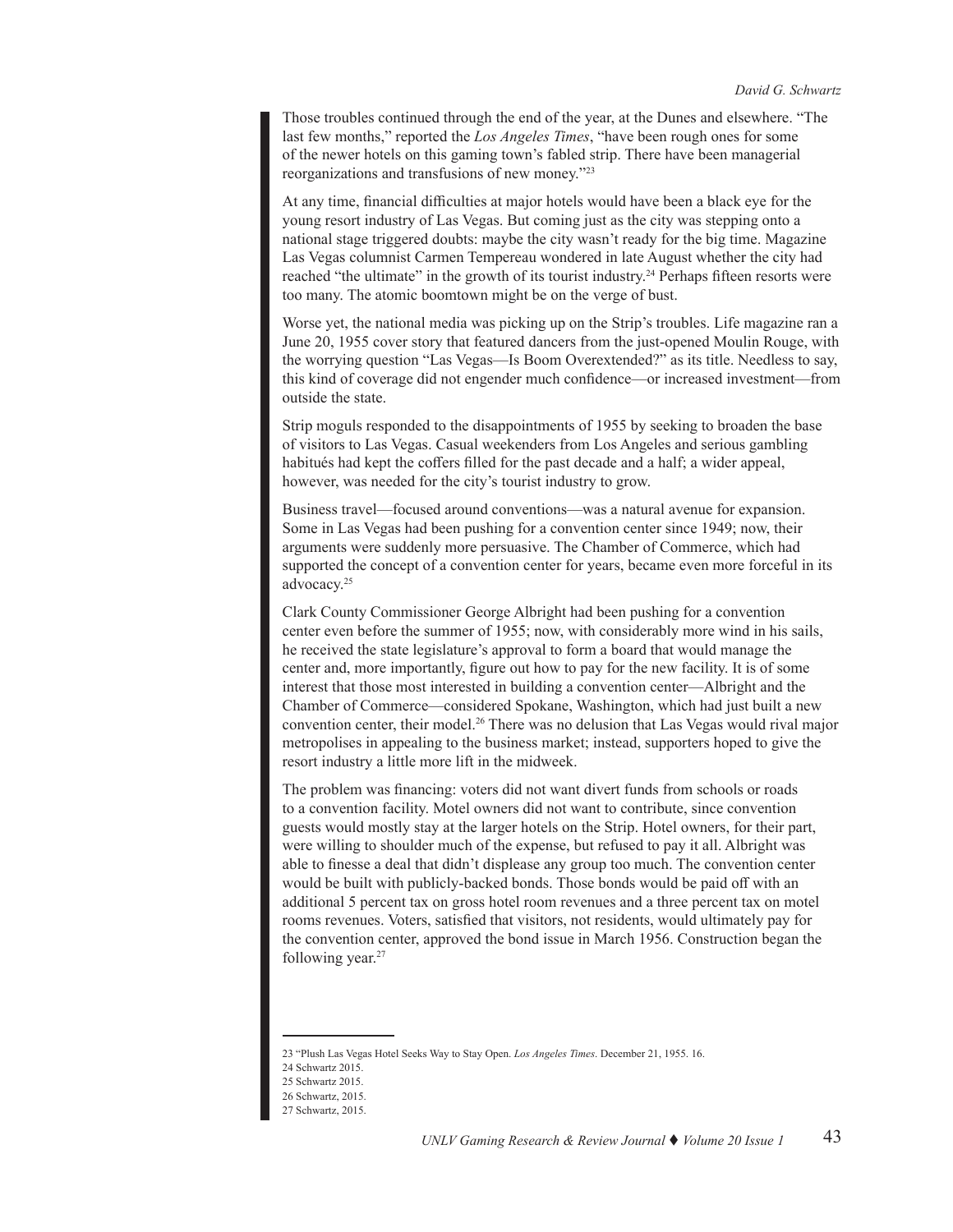When it opened in 1959, the domed convention center, on Paradise Road, accessible to all major resorts but directly contiguous to none, expanded the potential market for resort hotels, as did the convention facilities added to the resorts themselves. Voters not only approved the initial \$4.5 million bond; they authorized another \$1 million to finish the exhibit hall. The new center held its first event on March 29, an Easter Sunday sunrise service. The following week, Variety International held a convention, and from April 12 to 19, the center's first "showcase show," the World Congress of Flight, hosted 6,000 guests. With a 90,000 square foot exhibit hall, 17 smaller meeting rooms, and a 7,500-seat arena, the Convention Center was finally open.28

The Strip resorts individually and collectively worked hard to attract convention groups. In November 1960, for example, the Convention Bureau reported to a meeting of hotel representatives that the American Society of Travel Agents had accepted an invitation to meet at the Convention Center in 1962 and that the National Association of Retail Druggists was close to committing to Las Vegas for 1963. Each of these required some coordination between the hotels to ensure that the groups had appropriate accommodations when they arrived.<sup>29</sup>

At the same time, other groups were on the fence: the American Bottlers of Carbonated Beverages had received an invitation to hold their 1965 or 1967 meeting in Las Vegas, but no response had yet been received. "If any hotel representatives," the meeting minutes recorded, "know any of the members of the board, they are urged to work on them."30 Likewise, after noting that 1961 was shaping up to be an "off" year, Convention Bureau promotional director Desmond Kelly "suggested [the hotels] take the initiative to hard sell some meetings that may possibly be developed for the Fall of 1961. He further suggested that [the hotels and convention bureau] 'blitz' Washington, D.C., New York, Los Angeles, and San Francisco."31

That hotel salespeople were tasked to pursue American Association of Junior Colleges speaks volumes about just how seriously Las Vegas resort operators took business travel, and just how shaken the city had been by the 1955 bust.<sup>32</sup> So, when Erving Goffman came to town in the late 1950s, he was entering a city already in transition: gambling alone would not keep the economy humming. It would take new investments and more strenuous marketing to attract the kinds of visitors who could help the city not just survive, but grow. The futuristic, then-under-construction, convention center must have been a physical sign of just how much anxiety Las Vegans had about what had worked in the past.

#### **Paradise Under Attack**

As the convention strategy was first appearing to reap dividends, Las Vegas found itself with a new set of goodwill ambassadors. Frank Sinatra had appeared in the city's showrooms for a decade by this point, first at the Desert Inn but, since 1953, at the Sands. It was there, in 1960, that the Rat Pack coalesced around Old Blue Eyes. Dean Martin and Sammy Davis, Jr., were the most prominent members of the group, which was rounded out by Joey Bishop and Peter Lawford. The group most famously filmed Ocean's Eleven while performing—and carousing—at the Sands. This same year, Erving Goffman began training to be a dealer. With the increased national profile of Las Vegas, a study of gambling may have been particularly timely for the sociologist. In any event, the Rat Pack helped establish the image of Las Vegas as a perpetually cool, non-stop party, enhancing its appeal as both a leisure and business destination.

<sup>28</sup> Tom Parkinson. "Las Vegas Convention Hall In Limelight for Opening." *The Billboard*. April 6, 1959. 103., 29 Meeting Minutes, November 25, 1960. Las Vegas Convention Bureau. In Sands Hotel Collection, Box 45, Folder 9. UNLV Special Collections.

<sup>30</sup> Meeting Minutes.

<sup>31</sup> Meeting Minutes. 32 Schwartz 2003, 98.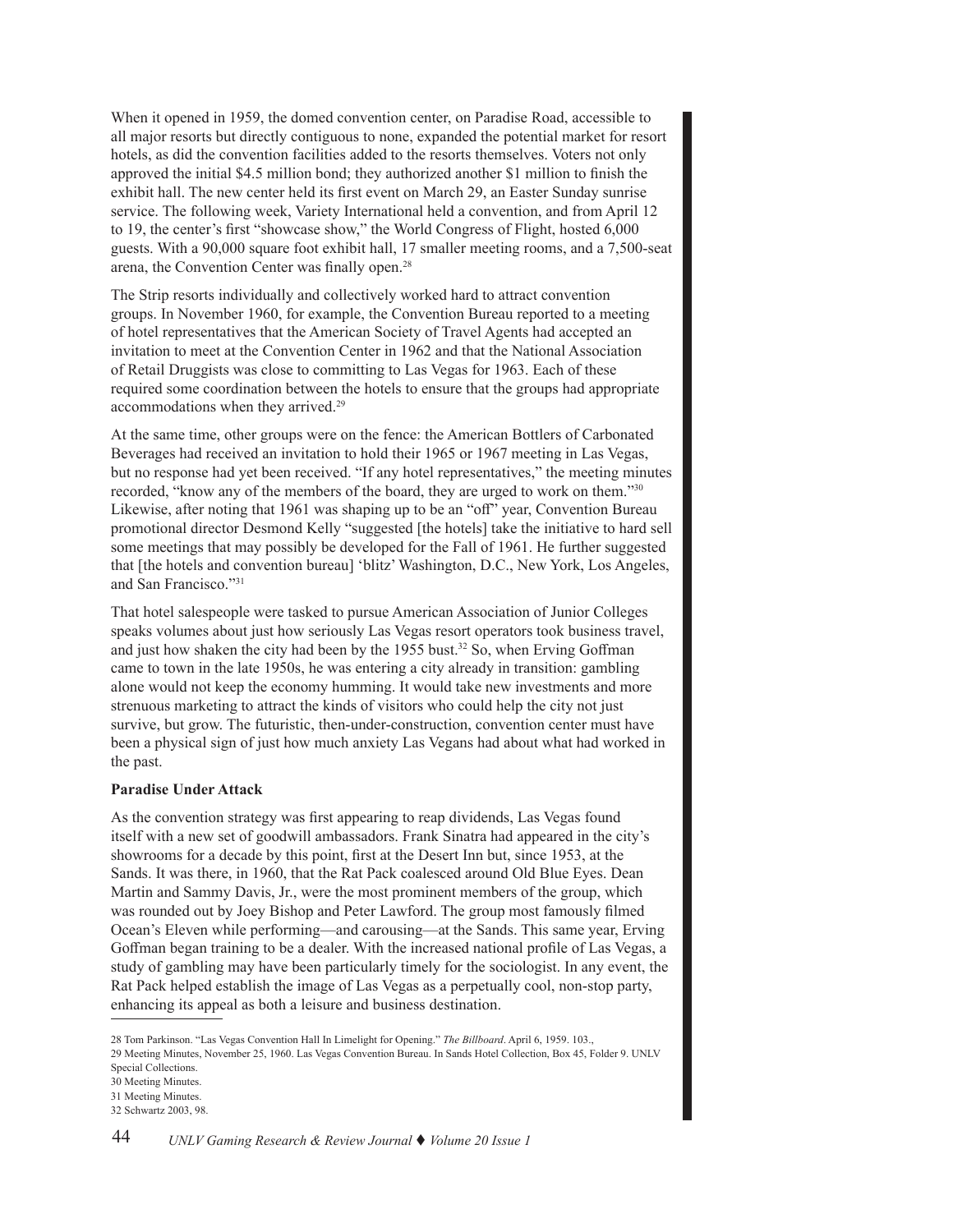Just as the Rat Pack and conventions appeared to rescue Las Vegas from its own ambitions, another threat re-appeared. The federal government, which had remained mostly distant from Las Vegas since the dangerous days of the Kefauver Committee (1950-1), suddenly reinserted itself into the city. The election of John F. Kennedy as President of the United States, and his subsequent selection of his brother Robert as Attorney General, prompted the new focus.

When Kennedy became Attorney General, he had an antipathy for organized crime in general and International Brotherhood of Teamsters President Jimmy Hoffa in particular. He'd picked up both while working as chief counsel for the Senate Permanent Committee on Investigations, better known as the McClellan Committee, after its then-chair, John McClellan, an Arkansas Democrat.<sup>33</sup> Kennedy clashed with Hoffa on an intensely personal level, his animosity for the labor leader no doubt stoked by the fact that Kennedy had cleared Hoffa's way to power by sending his predecessor as Teamsters leader, Dave Beck, to prison. Upon taking office, Kennedy created a "get Hoffa squad," consisting of 16 attorneys, 30 FBI agents, and support staff.<sup>34</sup>

The Hoffa investigation, before too long, led the Justice Department to Las Vegas, where the Teamsters Union had loaned money for the expansion of several resorts. Because of the Hoffa connection and rumored links to other organized crime figures, Kennedy deduced that what he termed, "Nevada's so-called legal gambling" was little more than a front for massive skimming to organized crime figures.35

To combat this hidden funding of what Kennedy was sure was a vast, malevolent criminal empire, the Justice Department created another special squad, this one dedicated to ferreting out links between Las Vegas casinos and the mob. Governor Grant Sawyer was able to forestall a putative May 1961 raid that would have closed several of Nevada's biggest casinos. In return for the raid's cancellation, Sawyer pledged the help of Nevada in the ongoing federal skimming investigation.36

Kennedy then dispatched a massive team of FBI, IRS, Immigration, Narcotics, and Labor agents to Las Vegas, intent on finding some evidence of wrongdoing. The FBI, in 1963, commenced the wiretapping of several casino managers—wiretapping that, under Nevada law, was illegal. Neither the investigations nor the wiretappings (which were all ultimately thrown out of court) yielded much success, but in the early 1960s, casino operators did not know that.37 They only knew that the federal government was intent on "getting" them. Any outsider might be suspect.

It was into this morass that Goffman conducted most of his research as a dealer. Clearly, this was not a time to expect Las Vegas casino managers to be particularly open to scrutiny, even of the strictly academic variety.

Indeed, the investigations of Ed Reid and Ovid Demaris, published as *The Green Felt Jungle* in late 1963, after Goffman had concluded his work as a dealer in Las Vegas, provided a great deal of unwelcome scrutiny and may have made it that much harder for a critical outsider to establish himself in a casino.

<sup>33 &</sup>quot;Permanent Subcommittee on Investigations Historical Background." U.S. Senate Committee on Homeland Security and Governmental Affairs. https://www.hsgac.senate.gov/subcommittees/investigations/media/permanent-subcommittee-oninvestigations-historical-background

<sup>34</sup> David G. Schwartz. *Cutting the Wire: Gambling Prohibition and the Internet*. Reno: University of Nevada Press, 2005. 82-4. 35 Schwartz 2005, 110.

<sup>36</sup> David G. Schwartz. "JFK in Las Vegas." *Vegas Seven.* July 2, 2013.

<sup>37 &</sup>quot;JFK in Las Vegas"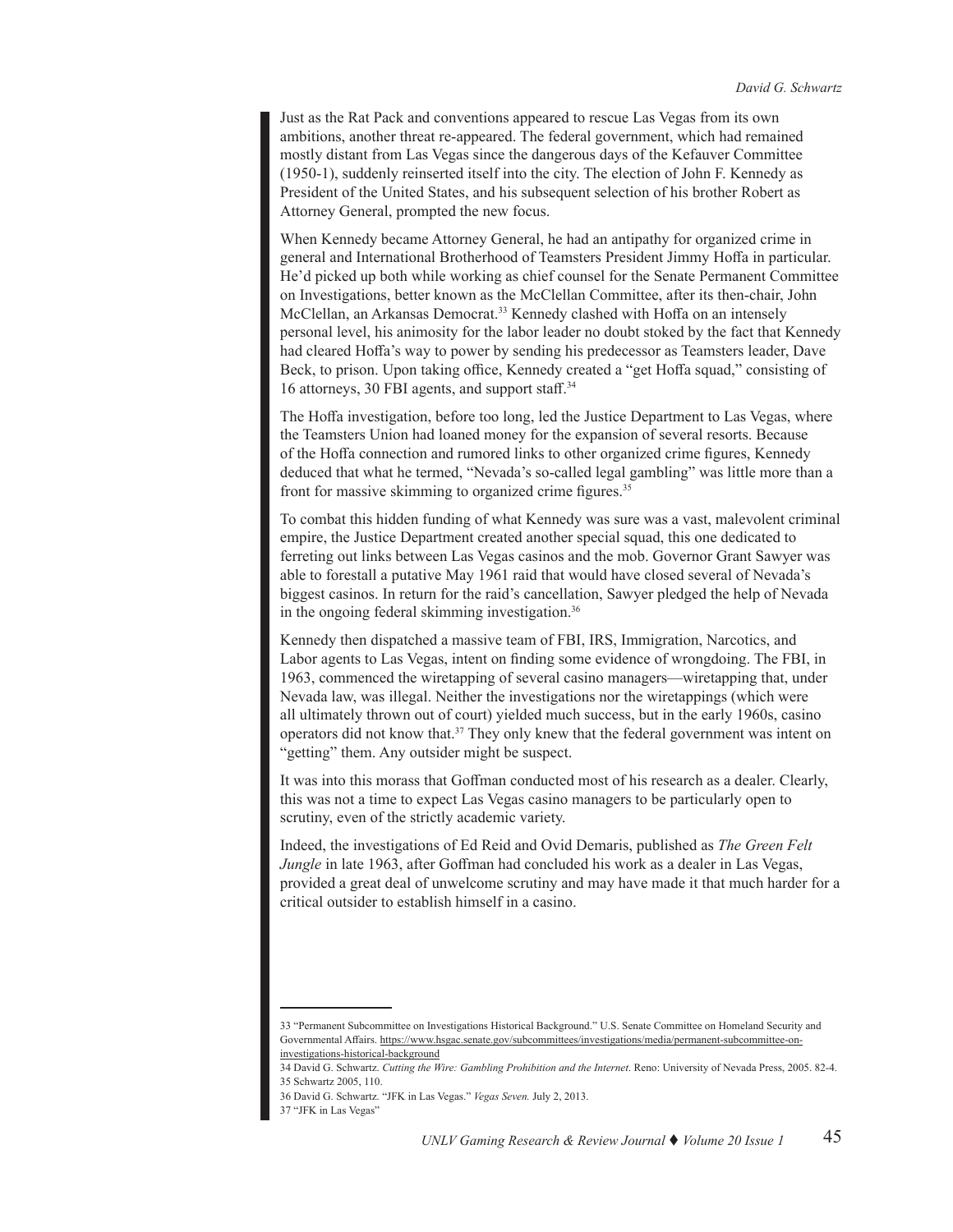There are interesting parallels between Goffman's consideration of Las Vegas and those of Reid and Demaris. In a December 13, 1960, letter to Everett Hughes, Goffman described Las Vegas as "the city of non-homes."38 This is a curious way to define Las Vegas, to say the least. As a semi-resident of Las Vegas, he could not have been ignorant of the city's 140,000 inhabitants,<sup>39</sup> each of whom must have had someplace to call home. Yet Goffman's view of the city, as an otherworld non-city, was not a controversial one. Indeed, three years later, the two crime writers would weave a bestseller out of much the same cloth.

In the first chapter of their opus, Reid and Demaris wrote that Las Vegas was "a city in statistics only" whose entire population was "devoted to fleecing tourists."40 Las Vegas was a "grotesque Disneyland," with "an accumulation of shopping centers, tract houses, garish casinos downtown on Fremont Street (known as Glitter Gulch), and sprawling hotel-casinos along the Strip, where the architecture follow two popular styles: "Ranch Roccoco" or "Miami Baroque."41

For Reid and Demaris, as for Goffman, Las Vegas was above all a place defined by action. Their book's introductory chapter was titled, "Where's the Action," and references to action abound. "There are no clocks on the walls to point out to the time, no windows or doors…. There is only the cacophony of the *action* which imbues the gambler with eternal life."<sup>42</sup> Action in Las Vegas was everything: "Status in the jungle is determined by the size of a player's bankroll…there are only three things a visitor can do in Las Vegas, and two of them are drinking and gambling…unless you are addicted to gambling, drinking, or fornication, the Las Vegas action soon becomes a bore."<sup>43</sup> Action in the Fremont Street casinos was "fast and dedicated."<sup>44</sup> Without action, according to Reid and Demaris, a visitor became a nonperson: "The go-brokes instantly become lepers. There is no place for them in Las Vegas."45 Action was the only measure of existence in Las Vegas.

Reid and Demaris's definition of action was narrower than that of Goffman, who wrote in "Where the Action Is" that the term encompassed "activities that are consequential, problematic, and undertaken for what is felt to be their own sake."46 Goffman was frank about the origin of the term. "It is, of course, in the gambling world that the term action had its beginning, and gambling is the prototype of action," he wrote, and in the ensuing paragraph went on to identify 14 different uses of the term, each in the context of dealing and playing in Las Vegas casinos.<sup>47</sup>

<sup>38</sup> Quoted in Dmitri Shalin, "Erving Goffman, Fateful Action, and the Las Vegas Gambling Scene." 13.

<sup>39</sup> Census Scope. http://www.censusscope.org/us/m4120/chart\_popl.html

<sup>40</sup> Ed Reid and Ovid Demaris. *The Green Felt Jungle*. New York: Trident Press, 1963. 1.

<sup>41</sup> Reid and Demaris, 1-2.

<sup>42</sup> Reid and Demaris, 2. The authors did not explain how players could gain entrance to a room without doors.

<sup>43</sup> Reid and Demaris, 2-3.

<sup>44</sup> Reid and Demaris, 4.

<sup>45</sup> Reid and Demaris, 3.

<sup>46</sup> Erving Goffman. "Where the Action Is." In James F. Cosgrave, editor, *The Sociology of Risk and Gambling Reader*. New York: Routledge, 2006. 246.

<sup>47</sup> Goffman 2006, 247.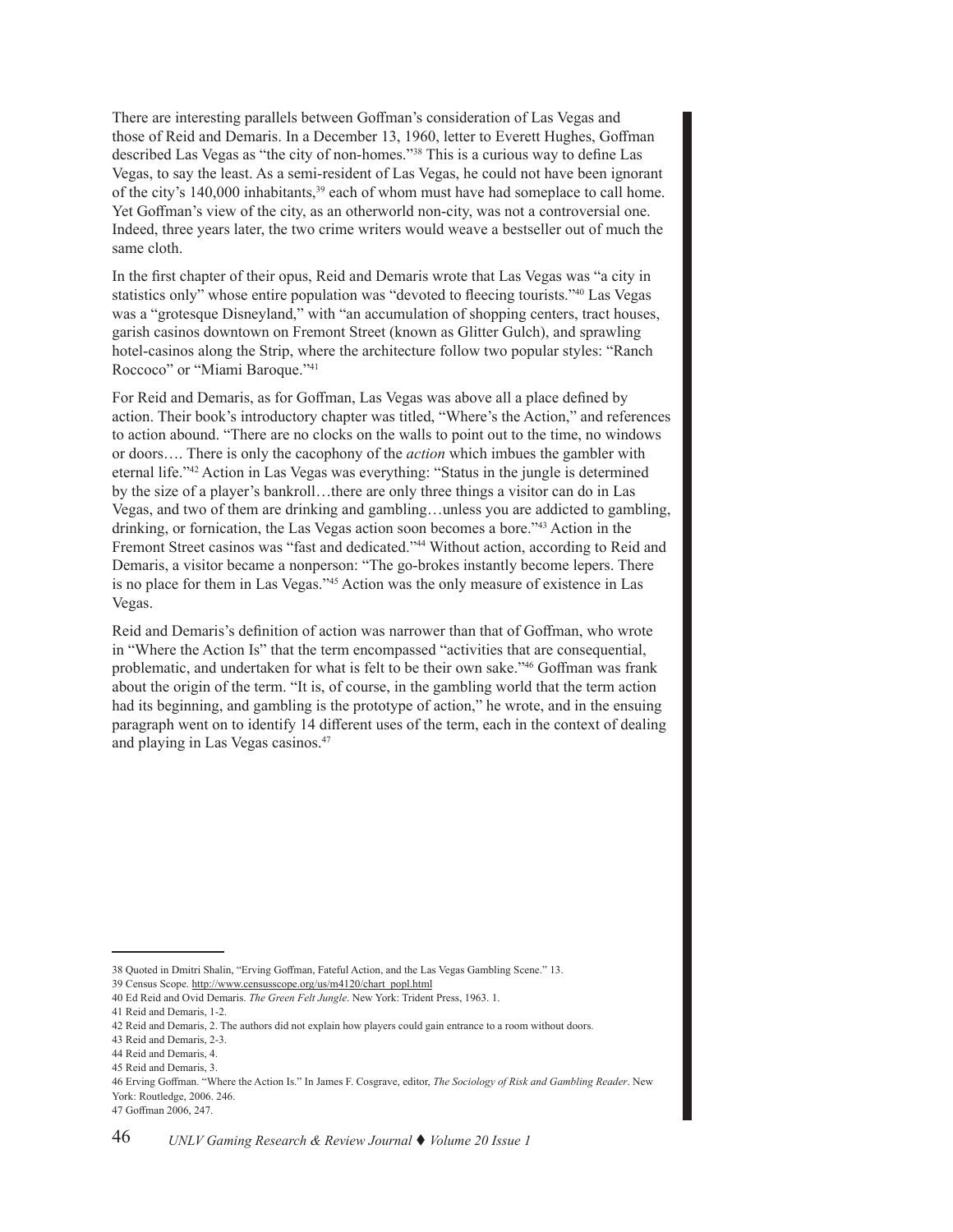Yet where Goffman in his published writing was neutral, or even somewhat appreciative, of action in both its abstract and concrete forms, Reid and Demaris felt that such a focus distorted morals beyond hope. "There is only one true god," they wrote of Las Vegas," money. In Las Vegas, money is at the root of all evil, legal or illegal."48 This maleficience was all-encroaching: "Today there is nothing sacred in Nevada, nothing immune from political corruption. Everything is for sale—from the life-giving force of water to the personal freedoms and human rights guaranteed to every American citizen under the constitution."<sup>49</sup> While Goffman, who though an observer was very much a participant in the gambling culture of Las Vegas, might not have been quite so strident in his denunciations, it is easy to see how both the sociologist and the muckrakers were describing the same city, albeit through drastically different lenses.

*The Green Felt Jungle* struck a nerve in Las Vegas. Civic boosters were outraged at the scandal heaped on their fair town. And the casino bosses were not just upset, but concerned. "They were furious," then-Sands floorman Ed Walters said of the upper echelon's reaction to the book's publication. "They just couldn't believe it." It wasn't the insinuations of corruption that so worried them—that was yesterday's news—but the disclosure, in the book's appendix, of the registered shareholders of Las Vegas casinos.<sup>50</sup>

Publicizing the names of these owners, those concerned felt, might lead to overzealous government officials investigating their sources of funds. Most of them were fronts for hidden investors. Allegations of mob influence were one thing; it actually gave the city a sheen of perverse hoodlum glamour—but nosing into casino finances, that was another entirely. Reid and Demaris had belabored the point that in Las Vegas there were no taboos; this, however, was one. To draw attention to where the money came from could only lead to investigations into where it went, which could ruin everything.

Worse yet, *The Green Felt Jungle* sold like hotcakes: 23 weeks on *The New York Times*  best-seller list in 1964, followed by several fast-selling paperback editions.51 But the call for action against Las Vegas failed, as the city's tourism grew in the years after the book's publication. In late 1963 and 1964 *The Green Felt Jungle* might have seemed like a threat to Las Vegas, but ultimately it didn't hurt the city where it counted—in the wallet. For a city where, as Reid and Demaris bemoaned, money was everything, this was, perhaps, vindication enough.

Of course, the public response to the book might have convinced casino managers and owners that independent, third-party scholarly research into Las Vegas gambling was not something they wanted to see more of. Goffman was frank about his difficulties in being hired as a dealer—his potential employers weren't concerned that he'd cheat or steal, but that he would open their business to independent analysis.52 The success of *The Green Felt Jungle* could not have made Goffman's presence in Las Vegas—as either a dealer or a player—any easier.

<sup>48</sup> Reid and Demaris, 5.

<sup>49</sup> Reid and Demaris, 171.

<sup>50</sup> David G. Schwartz. "The Book That Tried to End Las Vegas." *Vegas Seven*. September 4, 2013.

<sup>51</sup> Schwartz 2013.

<sup>52</sup> Shalin, 24.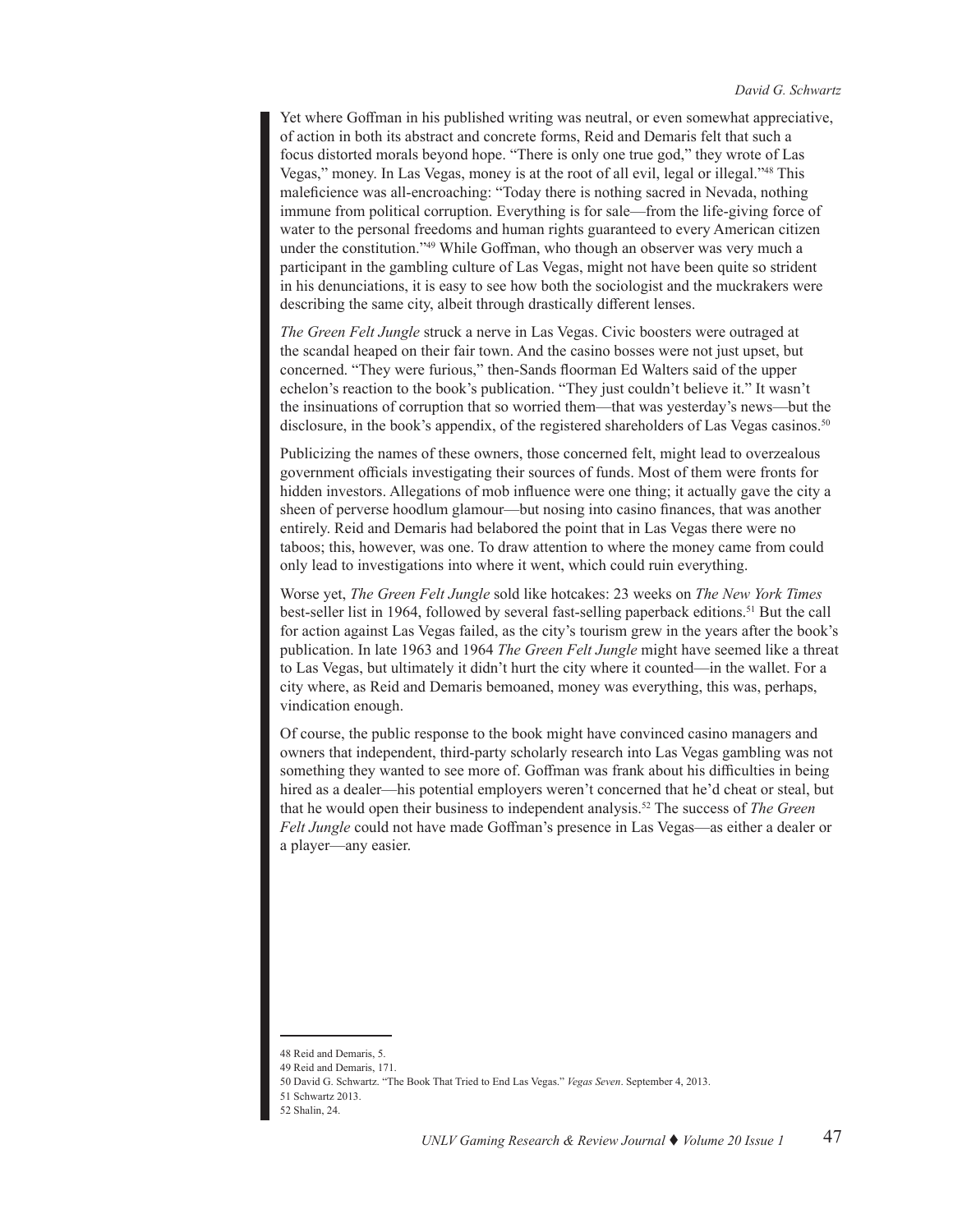Indeed, Las Vegas casinos did not receive their first in-depth scholarly or professional analysis until the next decade. Bill Friedman's *Casino Management* was first published in 1974. This was not an expose; it was a guide to running a casino written by a casino manager and casino management professor.<sup>53</sup> The book's chapter titles are a plain enough guide to its contents. They include: "Casino Personnel," "Casino Financial Structure," "Credit Verification," "Credit Collection," "Hosting Procedures and Comp Policies," "Hotel Room Sales," "Advertising, Publicity, and Promotions," and "Casino Revenue and Expenses," with entire sections on casino accounting procedures and government regulation.54

Unlike Goffman's explorations of casinos, which seem to have been conducted, if not clandestinely, certainly without the active participation of those in the industry, Friedman wrote as an insider. In his acknowledgments he reported having interviewed more than 300 people "involved with the operation and control of the Nevada gaming industry."55 Those thanked by name (a much shorter list) included regulators like Shannon Bybee, Dennis Gomes, and Gaming Control Board chairman Phil Hannifin, as well as casino executives Leo Lewis, John Romero, Carl Thomas, and Julie Weintraub.56 In a personally-inscribed copy for former Nevada Lieutenant Governor Cliff Jones, possibly the industry's quintessential insider, Friedman thanked Jones for the "hours he spent sharing [his] knowledge about the gaming industry," noting that "the basic ideas" of his first chapter were "all yours."57 Unlike Goffman, Friedman had no lack of buy-in from those who defined the casino industry in Nevada.

Indeed, by this point casino managers and owners not only tolerated the study of gambling; they actively encouraged it, which no doubt played a factor in the insiders' openness with Friedman. In 1966, the Nevada Resort Association, the gaming industry's primary lobbying organization, financed the creation of a school of hotel management at the University of Nevada, Las Vegas. Leo Lewis, one of Friedman's informants, was a key member of the group that recruited the school's faculty and leadership.58 Friedman himself was an early instructor in this program. If academic study could lead to better management, the industry had no issue with it; quite the reverse.

<sup>53 &</sup>quot;Section 1: About the Author." http://www.billfriedmanauthor.com/author-and-research/

<sup>54</sup> Bill Friedman. *Casino Management*. Secaucus: Lyle Stuart, Inc, 1974. 5-9.

<sup>55</sup> Friedman, 11.

<sup>56</sup> Friedman, 11.

<sup>57</sup> Author's note in personal copy of book, dated June 14, 1974.

<sup>58 &</sup>quot;Jerry Vallen." *Las Vegas Review-Journal*. http://www.reviewjournal.com/news/jerry-vallen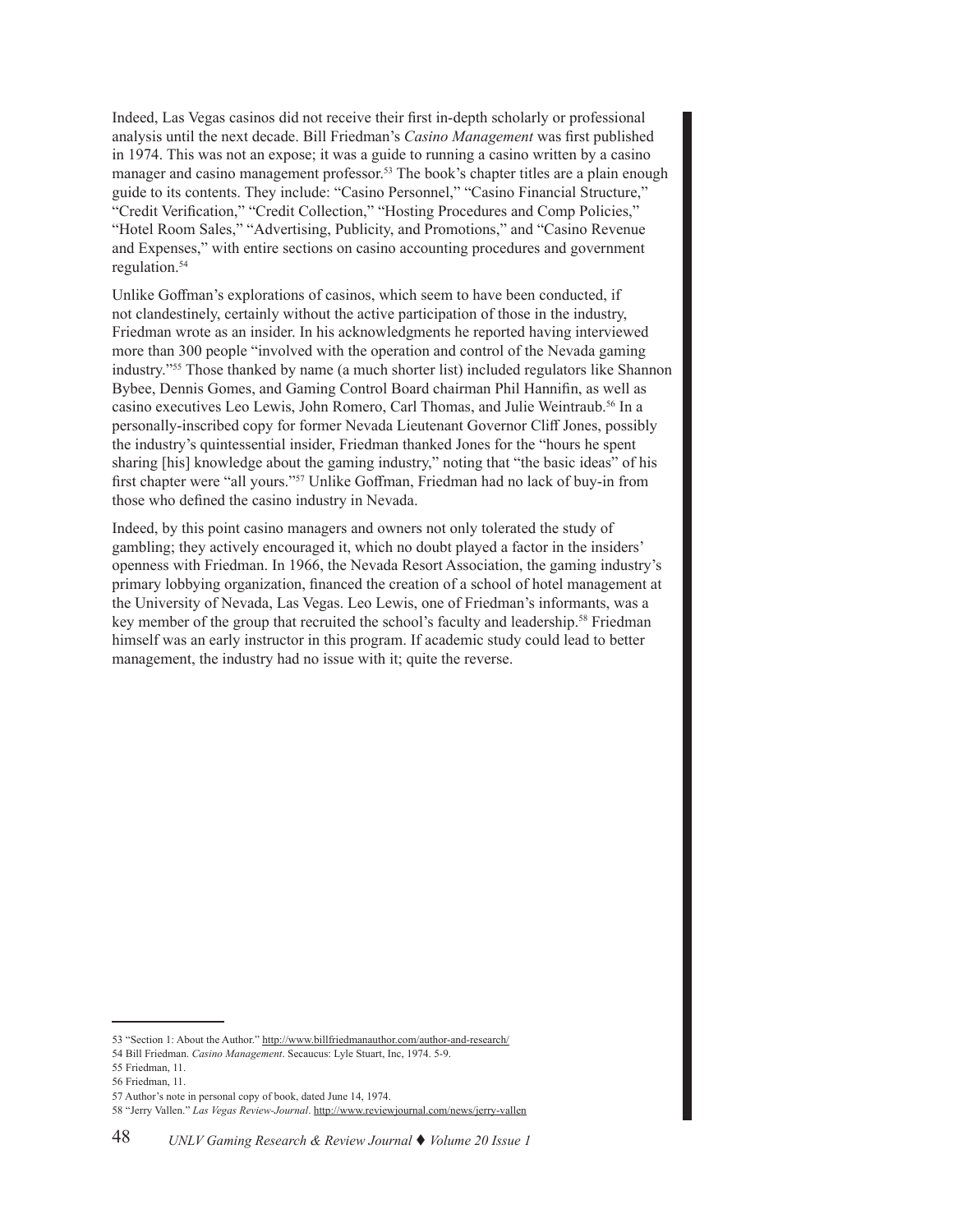Four years later, a University of California, Berkeley professor published an even more probing exploration of Nevada gaming. Jerome Skolnick's *House of Cards: Legalization and Control of Casino Gambling* was, like Friedman's *Casino Management*, made possible only with the cooperation of numerous industry insiders. The book's dust jacket succinctly explains the nature of Skolnick's research and the buy-in he received from the gaming establishment:

> Over a period of three years, Jerome H. Skolnick spent as many as fourteen hours a day studying Nevada's casino industry—its culture, scams, folklore, machinations, connections, and control mechanisms. As a noted law professor and sociologist, his access was unique. He received the cooperation of the Las Vegas police, gaming control authorities, casino owners and management, who spoke honestly and openly with him.

Skolnick was drawn to the intricate problems and dilemmas involved in this "pariah" industry. He zeroed in on two essential questions: How does an owner, or a government agency, control an industry that has so much money flowing through it? And, how do you legitimize, capitalize, and control an industry that much of American society feels is essentially a "vice?"<sup>59</sup>

This ambitious research plan contains much of what Goffman likely would have studied minus, of course, Goffman's key participant observations. Unlike Friedman's Casino Management, this was not a book that, at first blush, was beneficial at all to the gaming industry. Skolnick's thesis, that "the control of legal casino gambling is an uncertain, even precarious enterprise," was not one that, presumably, would be greeted rapturously on the Strip.<sup>60</sup>

Yet Skolnick, whose 1970 co-edited work, *Crisis in American Institutions*, would have alerted anyone in the industry that he was not writing a puff piece, got access that matched and, given the more intense nature of his study, eclipsed that of Friedman. Among the regulators Skolnick thanked were Bybee, Gomes, Hannifin, and Leo Lewis was the first casino executive he singled out. Skolnick also thanked Morris Shenker, the Teamsterlinked attorney who was an owner of the Dunes casino, and William Weinberger, a longtime Caesars Palace executive. But he reserved special praise for Steve Wynn, who he said was "especially" helpful in providing access to casinos and contributing to Skolnick's understanding of them.<sup>61</sup>

So Goffman, if he was put off continuing his casino study because of pressure from casino insiders, may have only been slightly premature; within fifteen years solid members of Nevada's gaming establishment would be assisting an author whose approach was, potentially, far more dangerous to the status quo than Goffman's investigations into action and interaction. Had he followed up on his initial foray into gambling, Goffman might have had Skolnick's role as the path-breaking sociologist studying Nevada gaming. At the very least, had Goffman delivered on the "Study of Casino Gambling" funded by the Guggenheim Foundation in 1976,<sup>62</sup> he would have found few obstacles in conducting a probing exploration of Las Vegas casinos, and likely would have gotten assistance from the same quarters as Friedman and Skolnick. Perhaps, given his history as a dealer, he would have received even more candid access.

<sup>59</sup> Jerome H. Skolnick*. House of Cards: Legalization and Control of Casino Gambling*. Boston: Little, Brown, and Company. 1978. Dust jacket.

<sup>60</sup> Skolnick, 12.

<sup>61</sup> Skolnick, v. 62 Shalin, 3.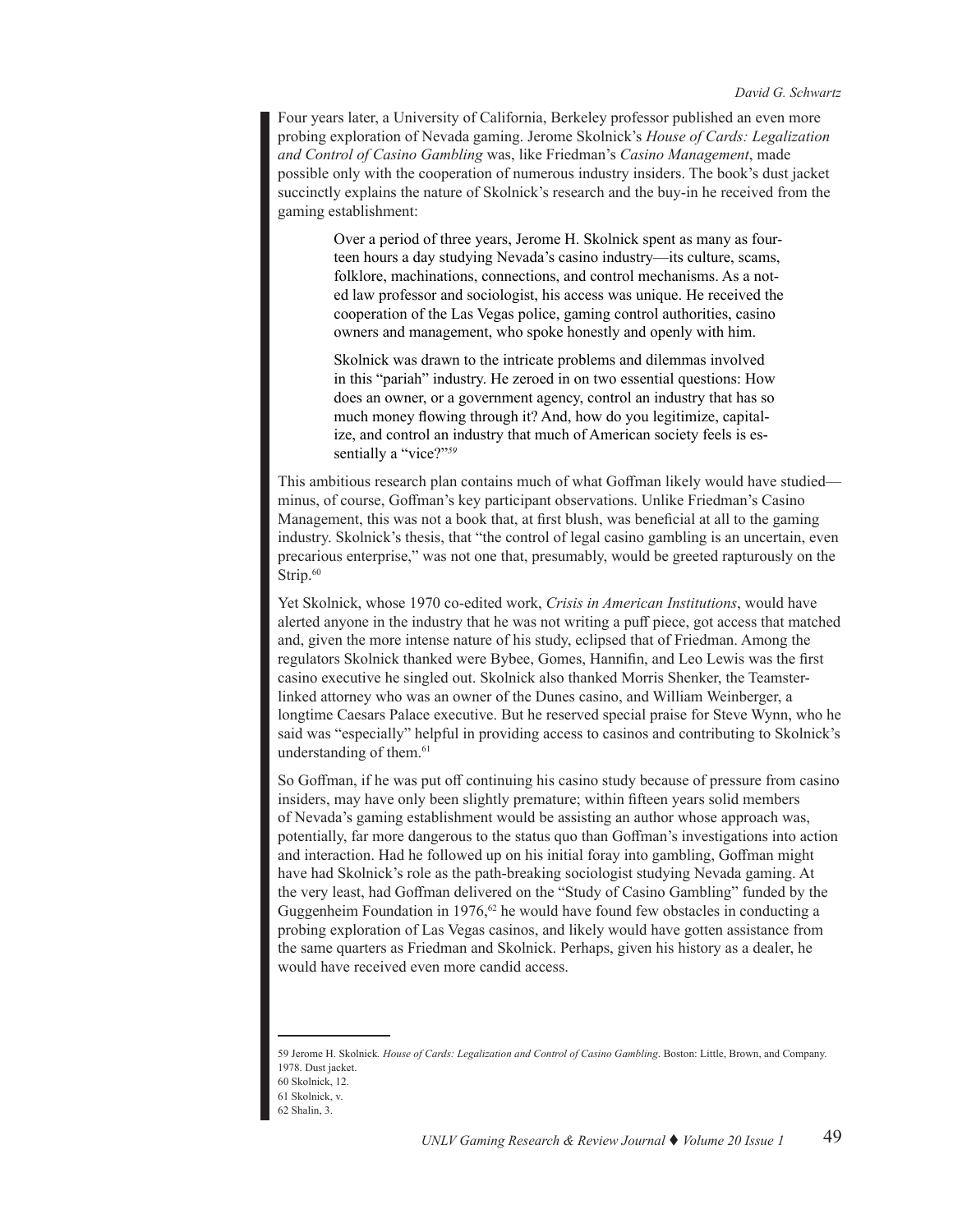In any event, the Vegas old guard that appeared so menacing in *The Green Felt Jungle* was already on its way out, even when Goffman was first discouraged from writing about casinos. The cohort that really established the Strip as a vacation and gambling juggernaut—those ambitious former bootleggers like Moe Dalitz—were by 1960 on the cusp of leaving their leadership positions, either through retirement or death. Symbolic, perhaps, of the transition is the March 22, 1967 purchase of Dalitz's Desert Inn by Howard Hughes.

The eccentric billionaire, whose personal quirks were not yet known to the public, offered a new legitimacy to the Strip tourist industry. If one of the world's wealthiest men was willing to invest \$300 million in Nevada's biggest industry—that was the kind of good press a thousand business conventions couldn't deliver.<sup>63</sup> After buying the Desert Inn, Hughes snapped up the Sands, Frontier, Castaways, Silver Slipper, and under-construction Landmark, which he opened in July 1969.<sup>64</sup>

Hughes bought up many of the hotels at which the bootleggers had held sway. Structural changes in the industry, forced again by past success, led to the crowding out of those who remained. Simply put, the capital requirements for building new resorts, which, thanks to the midweek baseline of convention bookings, were breaking the thousandroom mark, were beyond the reach of even the wealthiest underworld figure. The pleasure palaces of the 1950s had cost approximately \$5 million each. Caesars Palace, which opened in 1966 thanks to the munificence of Jimmy Hoffa (a \$10 million Teamster loan started construction) was dangerously underfinanced. The end of what historian Hal Rothman dubbed "shoebox capital" was near.<sup>65</sup> To build hotels on the scale of what Las Vegas could now handle, operators would have to look to new sources of capital, and thus find new masters: Wall Street.

## **Paradise Reimagined**

Goffman's peak years in Las Vegas came just as the Las Vegas casino business was changing. Even as the investments in convention facilities were beginning to yield their first fruits, the nature of the industry was changing in such a way that those who had planted the seeds did not, in the end, get to partake of the bounty.

In 1967, Kirk Kerkorian announced plans to build the world's largest hotel, the 1,500 room International, next to the Las Vegas Convention Center. Building the \$50 million resort would have been inconceivable, even with generous Teamster loans. Luckily, in that year the Nevada Legislature started amending the state's gaming laws to permit ownership by publicly-traded corporations. Under the welter of regulations that had been established since 1931, all owners in Nevada casinos, no matter how small their share, had to be investigated and approved by the Gaming Commission. This requirement made publicly-traded corporations, whose ownership, traded over the counter, shifted daily, impossible. The Del Webb company, which purchased controlling interests in two Las Vegas casinos in 1961, skirted this requirement by establishing a series of subsidiaries to conduct gaming, but largescale investment demanded a more straightforward solution.<sup>66</sup>

The Corporate Gaming Acts, passed in 1967 and 1969, paved the way for full-fledged corporate ownership of casinos by establishing procedures that eliminated the necessity for all investors to be cleared by the Gaming Commission. Shareholders with more than a 10 percent interest and key managers and employees were still subject to licensure, but publicly-traded companies were now free to buy into the industry.<sup>67</sup>

<sup>63</sup> Schwartz 2003, 149.

<sup>64</sup> Schwartz 2003, 152.

<sup>65</sup> Hal Rothman. *Neon Metropolis: How Las Vegas Started the Twenty-First Century*. New York: Routledge, 2002. 15. 66 Schwartz 2003, 105.

<sup>67</sup> Schwartz 2003, 160.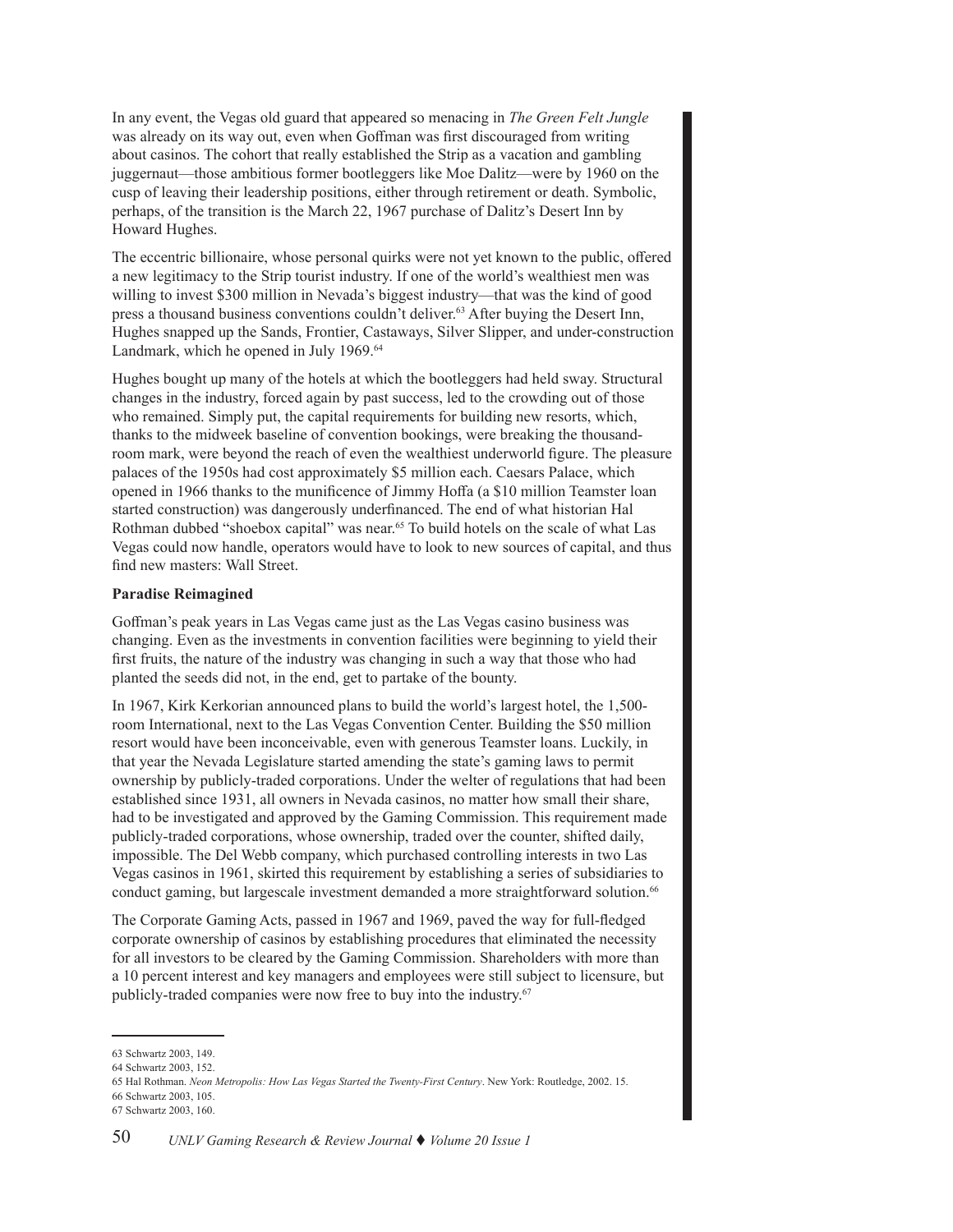Kerkorian, for example, was able to fund construction of the massive International through a stock sale. And, after financial reverses forced Kerkorian to seek additional outside funds, Hilton Hotels first invested with and then bought him out, taking control of the International and Flamingo in 1971. Lum's a Florida-based corporation, bought Caesars Palace in 1969.68 Existing operators, from Harrah's in the north to Showboat in the south, went public themselves, using money made from stock sales for expansion.

The changes in ownership structure would quickly manifest on the casino floor. Whereas in previous days the casino manager had exercised the ultimate authority in the resort, by the early 1970s "modern" Strip casinos were creating a new office—that of property president—to run herd on the casino and other departments, both coordinating overall performance and ensuring that corporate dictates were adhered to.<sup>69</sup> At the same time, new corporate sensibilities demanded new skills from dealers—chiefly friendliness to customers—and spelled the end for the raucous coterie of former illegal dealers among whom Goffman learned the games.

Even in the limited slice of Goffman's experiences that saw the light of publication, there is evidence of the presence of this old school of dealers. In "Where the Action Is," Goffman wrote of "special dealers" employed to "remove the uncertainty a pit boss can feel when a big bettor begins to play seriously."70 Although Goffman didn't come out and say that these dealers were cheating on behalf of the house, he spoke of these "mechanics" (a dealer slang term for a skilled cheating technician) having contempt "not only for *non*-dealers but also for *mere* dealers."71 These "special" dealers picked up tricks not taught in the six-week dealing courses offered in Las Vegas, and these dark arts, while beneficial to the bottom line, were not the kind of procedures to be enunciated in training materials. Goffman is speaking of a decidedly "wild west" Las Vegas, where the dealer's skill was matched against the player's. Needless to say, this was one avenue of profit maximization that the new corporate ownership did not pursue: should this kind of prestidigitation come to light, it might jeopardize their multi-million dollar investments, as it could trigger repercussions with both state regulators and the Securities and Exchange Commission. Writing possibly ten and certainly twenty years later, Goffman would not have described these characters.

Further, in a clarifying footnote, Goffman described dealers currently active in Las Vegas citing "with reverence" New York card mechanics who "worked next door to the hang-out of the Murder Incorporated mob, and daily 'dealt down' to customers likely to be demonstrably intolerant of dealers caught cheating them."72 The original Murder, Incorporated developed in the early 1930s as the "enforcement arm" of the national criminal syndicate. Reportedly responsible for more than 400 gangland murders, the troupe disintegrated in 1940 after henchman Abe Reles, arrested on a variety of charges, testified about the group's operation and influence.73 Although other underworld groups arose to fulfill the original's mandate, some of which may have gone by variants of "Murder, Incorporated," the best-known organization with that notorious name had been defunct for more than two decades when Goffman began dealing in Las Vegas. Any dealers who had plied their trade to that gang of volatile gunmen were, by 1960, well past the midpoints of their careers.

<sup>68</sup> Schwartz 2003, 162.

<sup>69</sup> Friedman, 27.

<sup>70</sup> Goffman 2006, 245.

<sup>71</sup> Goffman 2006, 245.

<sup>72</sup> Goffman2006, 253.

<sup>73</sup> Carl Sifakis. *The Mafia Encyclopedia.* New York: Facts on File, 1987. 231-2.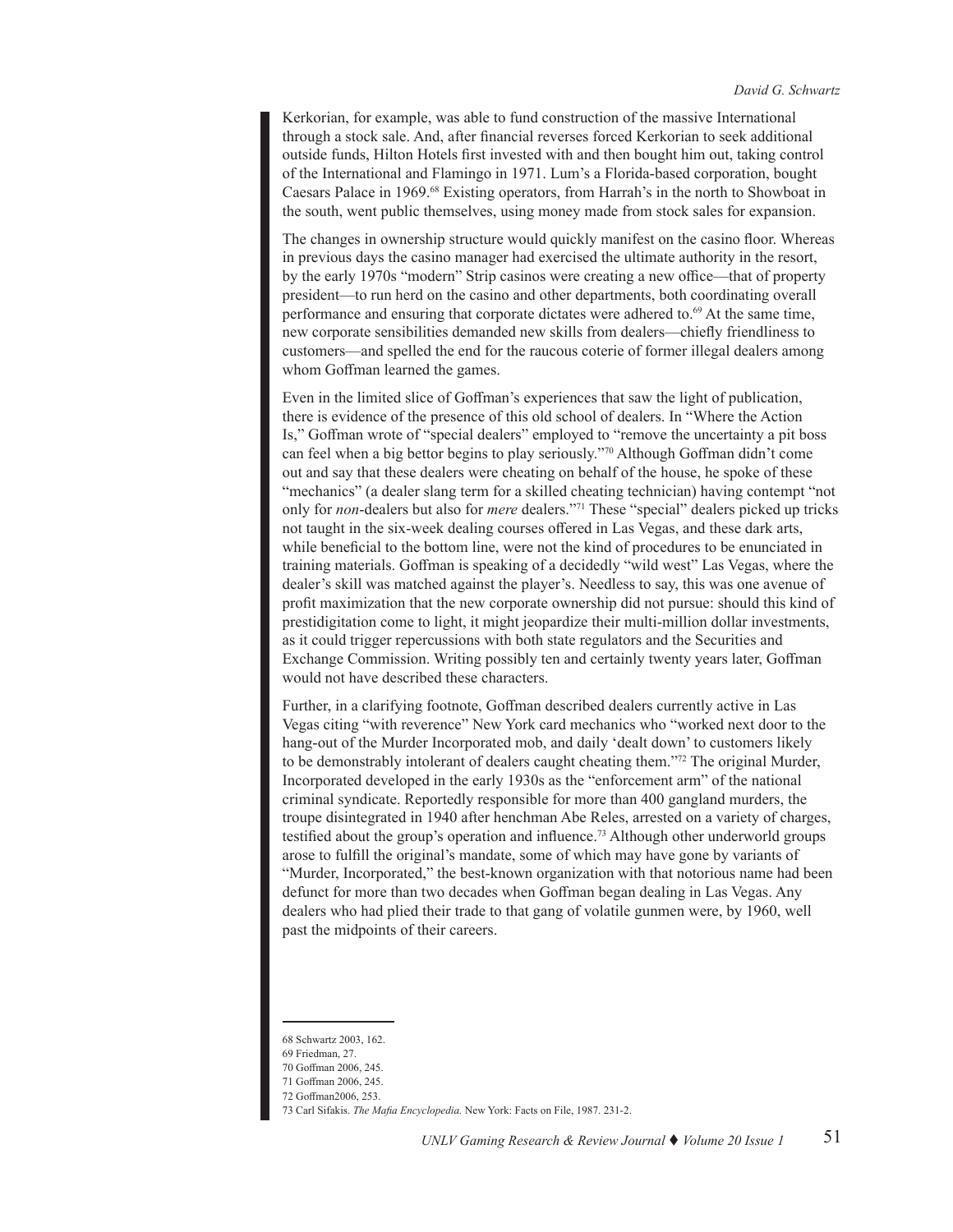From these references, it can be inferred that a large-enough contingent of Goffman's fellow dealers had broken into the business in the illegal joints that dominated casinostyle gambling outside of Nevada. Quite possible this was not a majority of dealers, but there were enough of them—and they were sufficiently influential—that their experiences became part of the culture and institutional memory of the gaming pits. It is likely that most dealers were, like Goffman, simply men looking for a job.<sup>74</sup>

Had he conducted a thorough study of casinos in the early 1960s, Goffman would have been able to capture the final moments of an ending era. Just like Reid and Demaris summed up the twilight of the mob with *The Green Felt Jungle*, a Goffman analysis of playing and dealing in Las Vegas would have provided a snapshot of daily work and play that would have greatly enhanced the scholarly understanding of "old" Las Vegas.

By the time of the proposed 1976 study, conditions at street level had already changed from those when Goffman first broke in. Corporations were ascendant; the larger scale of casino operations was forcing changes on management, human resources, and dealer policies, first along the Strip and then Downtown.

The year that Goffman applied for the Guggenheim might be the watershed in the mainstreaming of Nevada casinos—not so much for anything that happed in the Silver State itself, but for a national study that largely vindicated the gaming industry and a referendum in another state.

The Commission on the Review of the National Policy on Gambling, which met from 1974 to 1976, studied all of American gambling, legal and illegal, and took a special interest in Las Vegas. The Commission declared that the mob's influence in Las Vegas, while once significant, had shrunk in the past decade to the point that it was currently "negligible." Good accounting and strong regulation had swept away the last vestiges of mob skimming. Casino regulation was effective at safeguarding the public interest. This was no longer the pariah industry of the Kefauver days or even the dodgy one that Goffman undertook to infiltrate in 1960. Casinos had achieved legitimacy. 75

That fall, casinos received an added measure of support when New Jersey voters approved their legalization in Atlantic City. Hoping to recapture the casino magic that had propelled the Nevada economy forward for the previous thirty years, voters decided that casinos, far from being urban blights, could instead trigger urban redevelopment.<sup>76</sup> Had he chosen to follow through with his proposed casino study in 1976, Goffman would not have had to travel to Las Vegas; the "field" for him was soon to be as close as Atlantic City, a 60-mile drive from his office at the University of Pennsylvania.

## **Conclusion**

When Erving Goffman first became entranced by Las Vegas gambling in the late 1950s, the city was in a period of transition. The first boom of the tourist industry, predicated on the sudden popularity of gambling and vacationing within resorts on the Las Vegas Strip, had come to an end. Hotel owners and local businesspeople had already found the key to the next boom, business travelers drawn by conventions, but had yet to turn that key. Had he driven down Paradise Road, in fact, Goffman would have seen the embodiment of the hoped-for New Vegas, the space-age Convention Center, under construction.

<sup>74</sup> Women would not be accepted as dealers in Las Vegas for another 10 years, though they had long dealt in Reno. 75 Commission on the Review of the National Policy towards Gambling. Final Report: Gambling in America. Washington: U.S. Government Printing Office, 1976. 78.